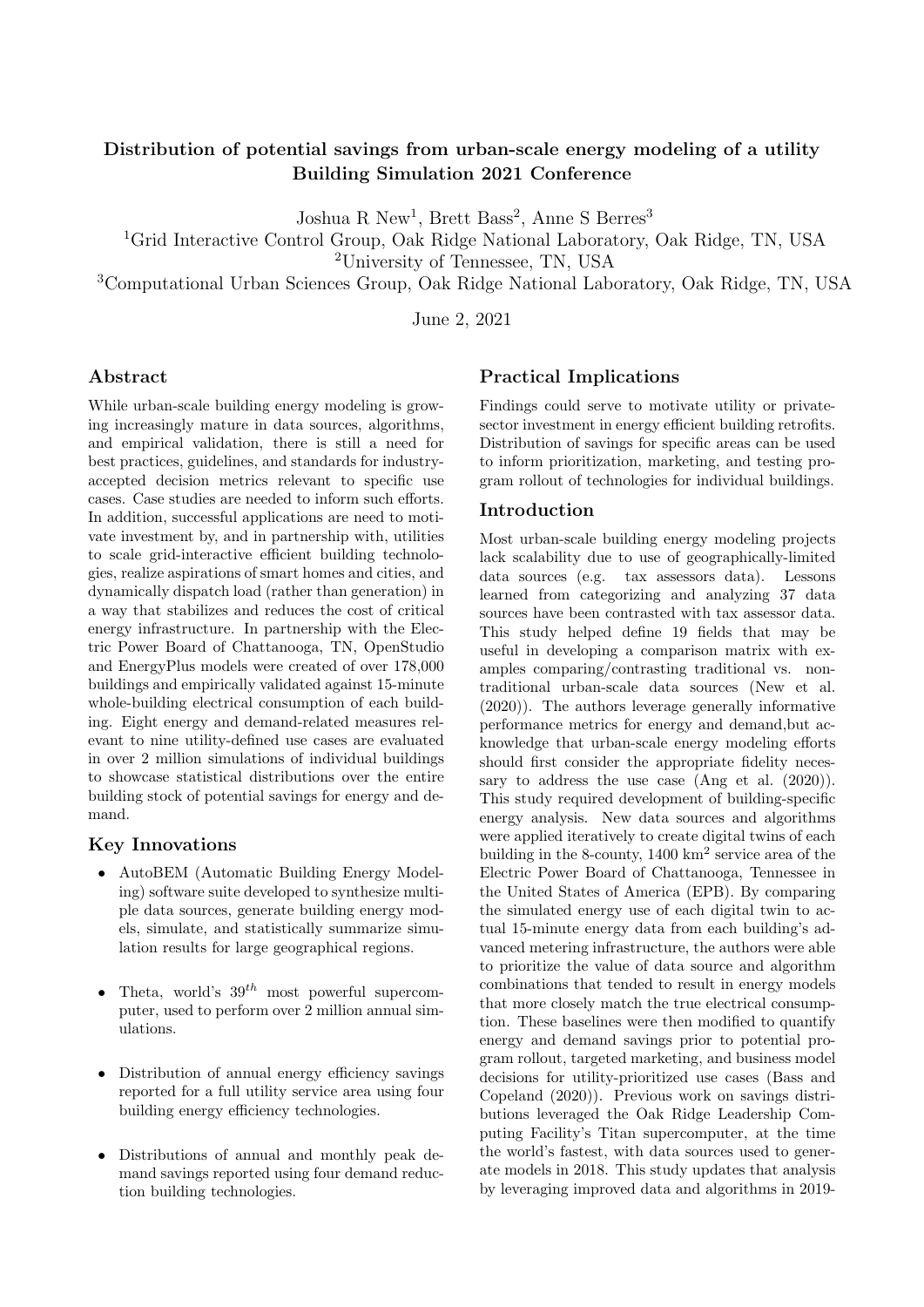2020 and simulations on Argonne Leadership Computing Facility's Theta supercomputer, currently the  $39<sup>th</sup>$  fastest supercomputer in the world. However, it is the  $2^{nd}$  fastest supercomputer in the world, after the German-only SuperMUC-NG, leveraging the Central Processing Unit for its computing power, as needed by the simulation engine used in this study. While the data sources, algorithms, and scalable compute for building simulations are beyond the scope of this paper, this study will provide distributions of potential savings for various building technologies across all buildings in a large, city-sized geographical region.

While empirical validation is increasingly common, high-resolution measured energy data is still relatively difficult to attain and is typically done for dozens to 200 buildings in previous literature. This study performs empirical validation of 179,000 buildings, providing a larger sample size with greater statistical confidence in the final results.

Instead of reporting average savings for energy (kWh), this study will focus primarily on the contributions involving the distribution (e.g. box-andwhisker plots) of savings not only for energy but also for electrical peak demand (kW).

Multiple building technologies are evaluated including roof insulation, envelope sealing, more efficient lighting, smart thermostats, more efficient HVAC, and smart water heaters. As an example, smartthermostat for utility-signaled pre-conditioning of buildings by 4.4C two hours prior to peak demand saves on average 27% of a buildings electrical demand but varies significantly from 0 to 93% across the 179,000 buildings. Aggregation of building-specific savings to utility-scale savings offers reduced risk for the financing and implementation of utility-scale savings. Upon approval by the utility, savings will be presented as average/building or percent to allow rough estimation of potential savings by other utilities.

### Methods

Every building in EPB's 8-county service area is modeled using the "Automatic Building Energy Modeling" (AutoBEM) software suite [\(New et al.](#page-8-3) [\(2018\)](#page-8-3)); a collection of methods, data sources, and algorithms to synthesize data for, generate, simulate, analyze, and visualize urban-scale building energy models and related analysis.

The first step in this process is obtaining individual building physical characteristics. Building geometries were selected from the Chattanooga region from Microsoft's dataset of more than 125 million building 2D footprints across the United States [\(Microsoft](#page-8-4) [\(2018\)](#page-8-4)). In comparison to pixel-based computer vision classification or LiDAR-based building footprint estimation, this dataset provided more regular geometry with potential challenges involving grouping of attached buildings into one building footprint due to the polygonal simplification method used. Building heights were found using statewide LiDAR of the state of Tennessee and acquisition of LiDAR for a small region in the state of Georgia. Description of data sources considered, selected, and processed in the creation of this digital twin for a utility is beyond the scope of this paper, but the interested reader is referred to [New et al.](#page-8-0) [\(2020\)](#page-8-0), [Garrison et al.](#page-8-5) [\(2019\)](#page-8-5), [Wang et al.](#page-8-6) [\(2021\)](#page-8-6), [Bass and New](#page-8-7) [\(2021\)](#page-8-7).

To mitigate potential privacy concerns, assignment of a prototype building type and vintage is used to assign all internal building details. This assignment is a meta-parameter that leverages building code requirements to define the remaining parameters required for building energy modeling such as heating, ventilation and air conditioning (HVAC) type, water heating, lighting, insulation, glazing fraction, and occupancy schedule. This study leverages the U.S. Department of Energy's flagship whole-building simulation engine, EnergyPlus, which has an average of approximately 3,000 parameters per building. This study, as with many urban-scale studies, has very little information about the internal characteristics of a building. Due to the significant source of uncertainty with such assumptions, 15-minute wholebuilding electricity consumption from each building is used to reduce prediction error, empirically validate results to the extent possible, and results are still provided as an anonymized-through-aggregation statistical distribution of potential savings. This study leveraged 17 prototype buildings with 6 vintages representing about 75% of commercial building in the US were used for this analysis [\(US Department of](#page-8-8) [Energy](#page-8-8) [\(2019\)](#page-8-8)). In order to capture residential buildings, the multi-rise apartment was modified to correct water usage, lighting (interior and exterior), and related properties to capture single family detached, apartments (2-4 units) and apartments (5+ units). In this study, larger multi-family dwellings are captured by commercial (aka non-domestic) buildings of mid-rise and high-rise apartments. Combinations of every valid building type and vintage, shown in Table [1,](#page-2-0) were used to develop 97 unique building energy models. To minimize associated errors, the authors compared the fingerprint of each building's actual energy use with each of the 97 unique models' simulations to assign building type and vintage. Specifically, each building's actual 15-minute electrical use intensity (EUI), whole-building electricity consumption from each building's utility-grade advanced metering infrastructure was normalized by square feet of conditioned area. This results in a 35,040-element vector (15-minute EUI for a year) that was compared using Euclidean distance to assign the best-matching building type and vintage [\(Garrison et al.](#page-8-5) [\(2019\)](#page-8-5)). Once assigned, the unique geometry of each of the 178,000 buildings is used to generate a model that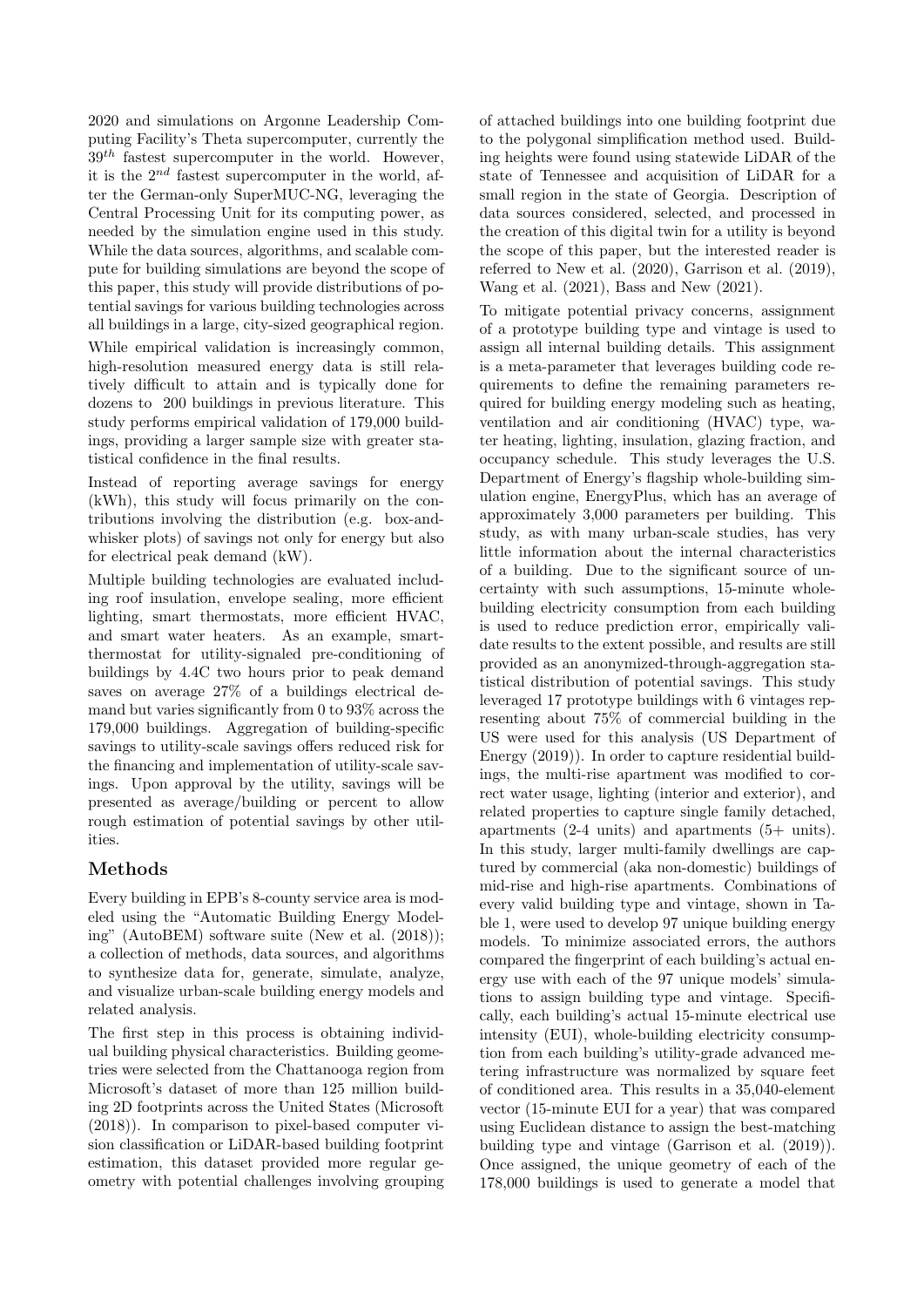populates all internal characteristics based on building type and vintage. Any additional characteristics, known or inferred (e.g. tax assessor or utility data), about each building can then be automatically used to override any default, prototypical assignments.

All buildings are converted to all-electric HVAC which allows an estimate of maximum total energy savings potential with the tradeoff that this may overestimate electricity savings. The synthesized building descriptors from such underlying data sources and algorithms are used to generate OpenStudio [\(US De](#page-8-9)[partment of Energy](#page-8-9) [\(2020b\)](#page-8-9)) and EnergyPlus [\(US](#page-8-10) [Department of Energy](#page-8-10) [\(2020a\)](#page-8-10)) models of each building and immediately simulate them on high performance computing resources. AutoBEM uses the OpenStudio standards gem to generate and modify OpenStudio building energy models. The time to generate a model was comparable to the time required to simulate it, resulting in generation-andexecution compute time being twice the number of core-hours awarded on high performance computational resources. Urban-scale energy modeling at the scale of a city or larger would benefit greatly from more efficient building generation than current standard practice.

The model baseline simulations were compared to the measured data to empirically validate the models. While building improvements are generally referred to as Energy Conservation Measures (ECMs), there is growing interest in applying these to demand, water, or other building performance characteristics. As such, we apply the general term "measures" to mean modifications of any kind to a building energy model. Calibration using 15-minute data has been conducted for specific buildings, but computational requirements for reputable automated calibration methods at the current time are computationally infeasible for 178,000 buildings even with modest HPC resources. Instead, each building was simulated with meteorological variables from calendar year 2015, baseline simulated compared to 15-minute energy consumption of each building for the same year, and used to generate building-specific bias adjustments (normalized mean bias error) to close the building energy performance gap.

<span id="page-2-0"></span>Table 1: Building type and vintage are assigned by comparing each building's actual energy use to prototype buildings [\(Garrison et al.](#page-8-5) [\(2019\)](#page-8-5)). While not all building types support all vintages, every valid combination of prototype Building Types and Vintages were generated, resulting in 97 unique models.<br>Building Types

| <b>Building Types</b>    | Vintages           |
|--------------------------|--------------------|
| Full Service Restaurant  | $DOE-Ref-Pre-1980$ |
| High-rise Apartment      | DOE-Ref-1980-2004  |
| Hospital                 | 90.1-2004          |
| Large Hotel              | 90.1-2007          |
| Large Office             | 90.1-2010          |
| Medium Office            | 90.1-2013          |
| Mid-rise Apartment       |                    |
| Outpatient               |                    |
| Primary School           |                    |
| Quick Service Restaurant |                    |
| Retail Standalone        |                    |
| Retail Stripmall         |                    |
| Secondary School         |                    |
| Small Hotel              |                    |
| Small Office             |                    |
| Warehouse                |                    |
| Residential              |                    |

#### Energy Efficiency

Energy efficiency ECMs focus on lowering energy consumption within a building. These ECMs are mostly efficiency improvements and technology retrofits. They are useful to both a utility and the energy consumer by simply reducing the amount of energy used. The energy efficiency ECMs are shown in Table [2.](#page-2-1)

<span id="page-2-1"></span>Table 2: International Energy Conservation Code  $(IECC-2012)$  served as the basis for energy efficiency measures. These measures, including photovolatics, focus on reducing annual electricity end-use but can impact demand.

| Reduce lighting power density to $0.85 \text{ W/sf}$ |
|------------------------------------------------------|
| Reduce infiltration by 25% from baseline             |
| Roof insulation from R-16.12 to R-28.57              |
| COP to $3.55$ (heating), $3.2$ (cooling)             |
| $70\%$ of roof area with cell efficiency of $15\%$   |
|                                                      |

### Peak Demand Reduction

EPB is an electrical distributor that purchases energy from the generation services of the Tennessee Valley Authority (TVA). By better managing demand in a generator's territory, the most expensive and dirtiest generation assets can be avoided. By better managing demand on its distribution network with advanced control and sensing technologies, EPB was able to avoid three consecutive rate increases for itself and its ratepayers. At generation and distribution electrical scales, mitigating energy use for peak loads during hot summers or cold winter hours can significantly reduce the cost of owning and maintaining generation or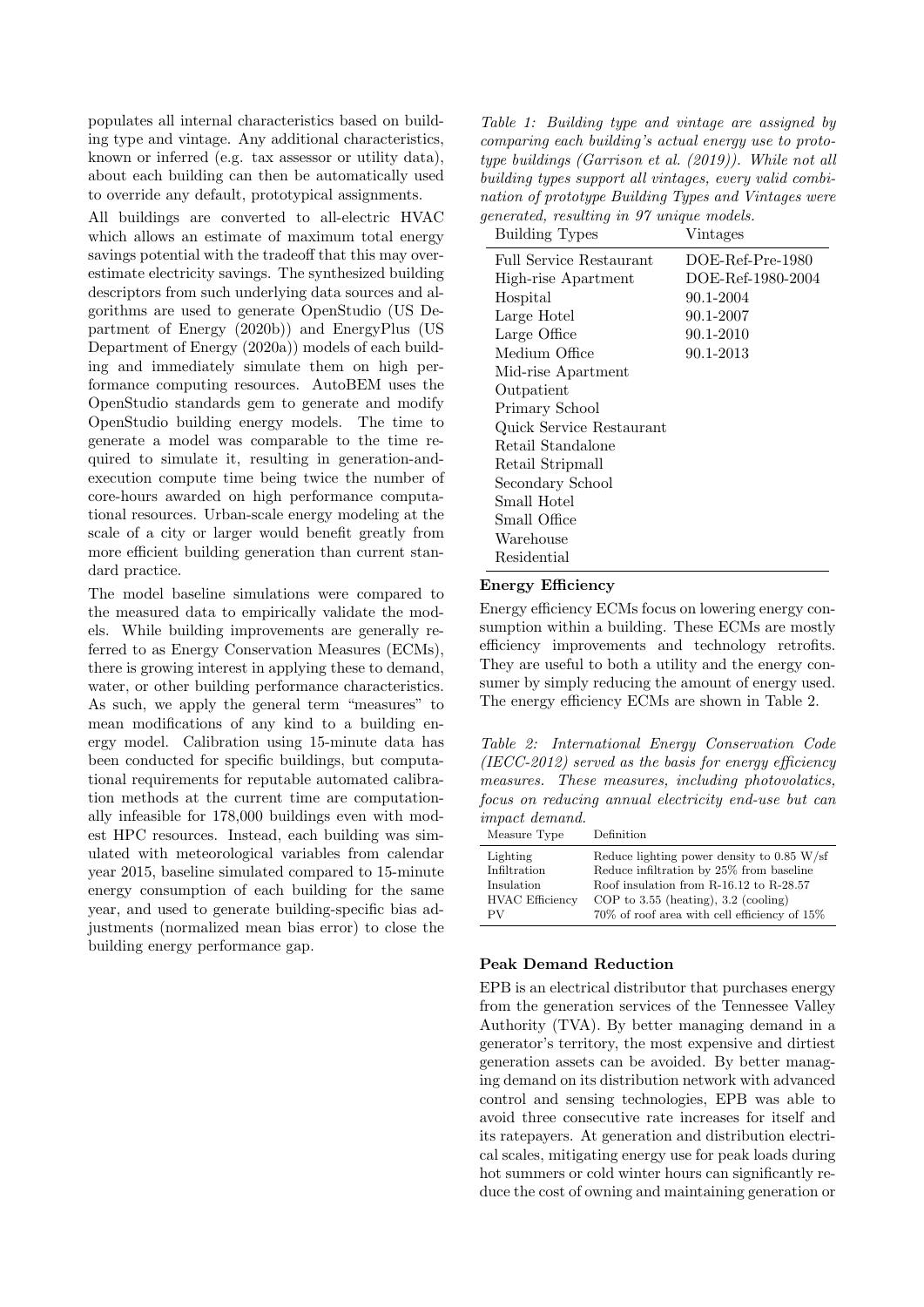responsive load facilities necessary for meeting those loads. In the United States, there are approximately 125 million buildings, 96% of which are residential and consume electricity nearly equivalent to the 4% of commercial (non-domestic) buildings; however, demand charges are typically assessed solely on commercial buildings. While most utilities offer a timeof-use structure for residential buildings that considers demand, the subscription rate is currently below 1%. As buildings and cities become smarter, with connected and controllable devices that can impact behind-the-meter loads, there is a growing interest in the ability to develop and deploy new hardware, software, communication standards, and business models that leverage Grid-interactive Efficient Building (GEB) technologies that deliver more advanced flexibility for modernization of critical infrastructure (esp. the electric grid).

Peak demand for a utility is generally defined based on the utility-scale peak hour of energy use in a calendar month, but can vary by utility based on different time-windows or related definitions. How corresponding demand rate charges are assessed against rate payers is defined by a more complicated tariff for different peaks. For EPB, there is a TVA (generator) peak and an EPB (distributor) peak that involves different peak rate charges along with building-specific peak demand use that defines a block rate demand cost within the tariff. While EPB has integrated these results with its production database to assess related costs based on rate classes, block rates, and tariffs associated with individual customers, the authors simplify this by reporting the distributions of solely energy and demand in hopes the results are more useful to utilities with different costing structures.

Measures related to GEB technologies for demand management used in this study (Table [3\)](#page-3-0) focus on reducing energy use during the peak hour, even if they increase energy usage during the hours prior to or after the peak hour. Smart thermostats for utilitysignaled pre-conditioning of buildings allows their use as thermal batteries to coast through the hour of critical generation. In this study's implementation, the thermostat changes are applied to all space conditioning types which may be one to hundreds of individual thermal zones throughout the buildings.

<span id="page-3-0"></span>Table 3: Measures focused on demand reduction during monthly peak-hour demand, regardless of any synergies or tradoffs with overall energy efficiency.

| Measure Type                                     | Definition                                                                                                                   |
|--------------------------------------------------|------------------------------------------------------------------------------------------------------------------------------|
| Smart Thermostat (2.2)<br>Smart Thermostat (4.4) | Pre-heat/pre-cool by $2.2^{\circ}$ C for 2 hours prior to peak<br>Pre-condition by $4.4^{\circ}$ C for 4 hours prior to peak |
| Dual Fuel HVAC                                   | Swap to natural gas heating for peak hour                                                                                    |
| Smart Water Heater                               | Turn off heating coil for peak hour                                                                                          |

# Results

Results are split into electricity and demand savings. While energy efficiency measures often reduce demand, this is not the primary function of these measures. Demand reduction measures can, and often do, result in an annual increase in energy use, though the peak demand reduction is typically worth the increase. For utilities that make money for selling energy (kWh, or more specific kVAR) and are charged based on demand (kW), these measures are financially lucrative. The analysis includes one baseline and nine measures, with several reruns, simulated for each of the 178,000 buildings thereby resulting in over 2 million simulations. While this study assessed other measures, ones that resulted in either negative or 0 annual energy or demand savings were omitted from this study and related analysis as they were not to be considered by the utility for implementation.

### Electricity Savings

The distribution of potential urban-scale electricity savings are broken down by building type and vintage in the box-and-whisker plots of Figure [2.](#page-4-0) Decreasing the lighting power density results in the greatest annual electricity savings, and is typically one of the most cost-effective measures to enable financing and deployment of other, less cost-effective measures. There is a trend for two of the measures in terms of building vintage. In older buildings (DOE-Ref-Pre-1980, DOE-Ref-1980-2004), the HVAC efficiency upgrade and reduction of space infiltration all had more savings than newer buildings (90.1 vintages). For this specific data and analysis, the typical lifespan of 20 years was not used to replace/upgrade HVAC systems. As such, this result should match the reader's intuition as the technology in older buildings would typically be less efficient, but should be informative by providing quantitative ranges around potential energy savings from such common measures.

When considering energy efficiency savings across building types, the lighting measure is especially effective in the warehouse, retail standalone, and retail strip mall while being more effective than other measures in the two prototype restaurants (Quick-service, Full-service).

Currently, energy efficiency of 20% to 50% is commonly a cost-effective first fuel prior to renewable generation. Nevertheless, many homeowners and building owners express interest in potential energy and cost savings of producing their own power from rooftop photovoltaics. Unfortunately, most such interests starve from lack of relevant information to justify additional effort. Modeling capabilities and tools today are sufficiently advanced to give reasonable estimates of PV potential for a given roof, and can sometimes accommodate shading from other buildings or trees. EnergyPlus uses PVWatts and can natively simulate/assess PV generation impacts on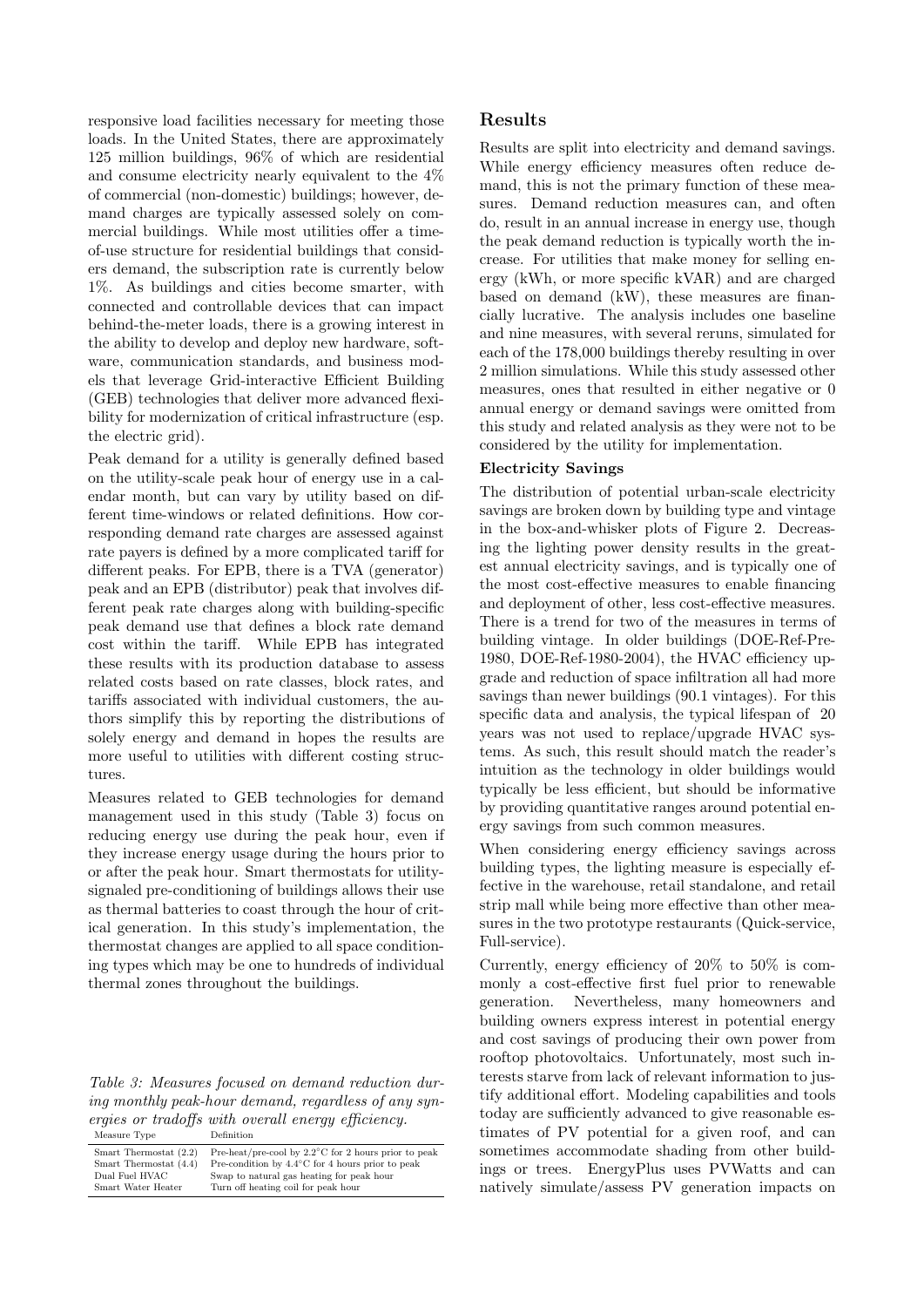

Figure 1: Older vintage buildings had the greatest average savings for the space infiltration ECM while electric HVAC efficiency savings were consistent across vintages.

<span id="page-4-0"></span>

Figure 2: Reducing lighting power density had the most savings across all building type especially effective on warehouses and retail strip-malls.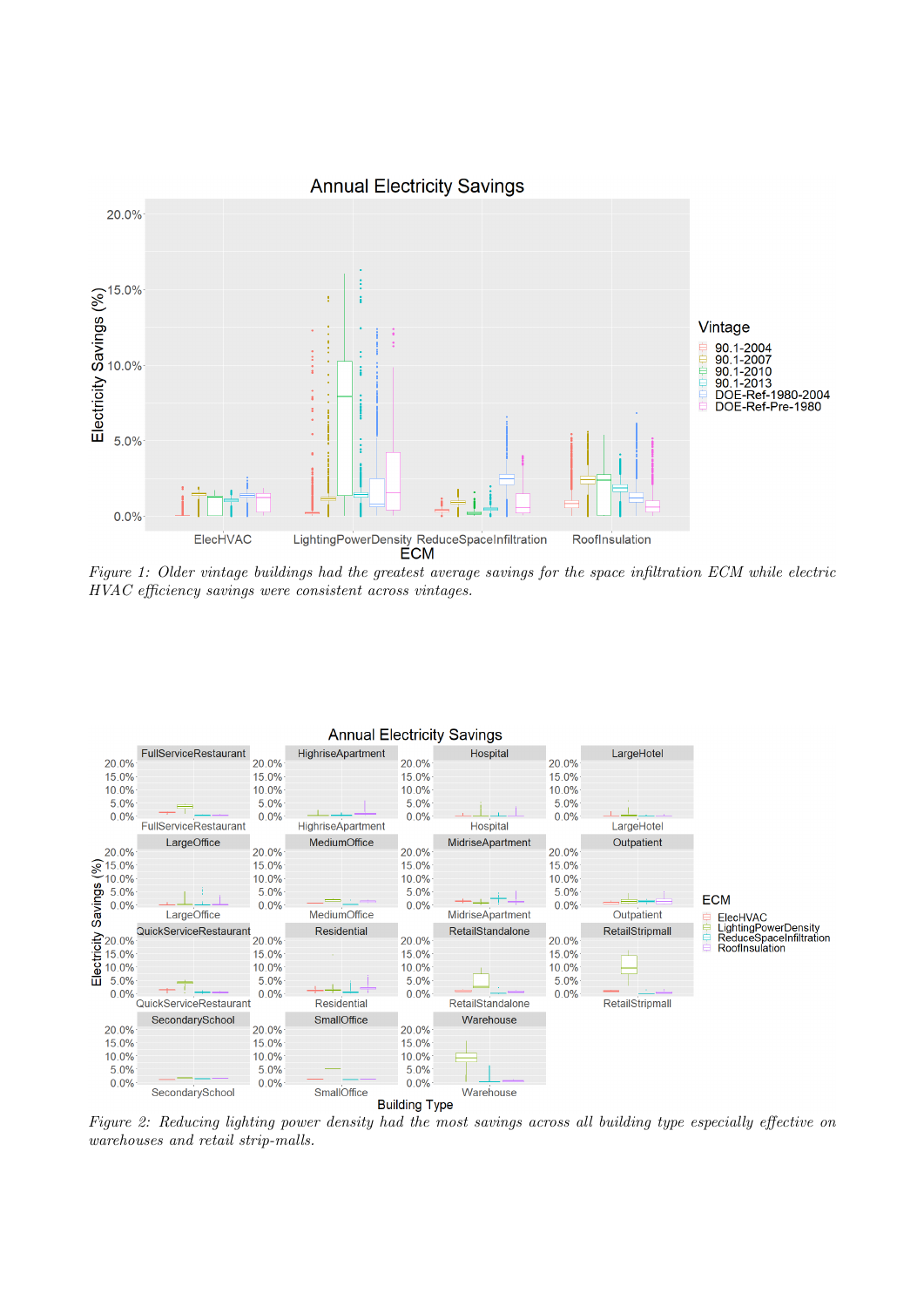whole-building energy consumption.

In this study, we simulated PV deployed on 70% of the roof with 15% cell efficiency and 98% microinverter efficiency for every building in EPB's service territory of over 178,000 buildings. This maximum technical adoption potential for PV is shown in Figure [3.](#page-5-0) This generated electricity can be viewed as savings with buildings that generate more than the building used, resulting in negative values. In some cases, this can turn the meter backward but in many cases, building owners are surprised that these are dual-metered and do not allow them to operate for a time off-the-grid in the case of an outage. PV installation results in demand savings for some months when the peak hour is during daylight, but does not contribute to demand reduction when the peak hour is before sunrise or after sunset; typically in the winter months.

<span id="page-5-0"></span>

Figure 3: Total PV potential in EPB's service area correlates to total roof area and daylight hours of each month, with maximum PV generation in July when days are longest and minimum PV generation in December when days are shortest.

#### Demand Savings

The demand savings are similarly broken down by vintage and building type in Figure [5.](#page-6-0) The 4.4◦C offset smart thermostat measure results in the greatest savings with an average of 29.3% across all building types and vintages. The 2.2◦C offset resulted in 22.3% annual demand savings across all building types and vintages. This difference is significant but should be considered if employing the smart thermostat as comfort levels may wain more for an 4.4◦C difference compared to a 2.2◦C difference. Thermal comfort level considerations and percent of potential overrides is not considered in this total technical adoption potential study. Annual demand savings of the dual fuel measure, that emulates fuel-switching from electricity to natural gas for heating, is limited in this study since it only results in demand savings

during the winter months for the climate zone of this utility.

According to this analysis, it appears the oldest "DOE-Ref-Pre-1980" buildings have the least potential for demand savings for the measures assessed. Annual demand savings broken down by building type carry the same general trends with smart thermostat (4.4◦C) resulting in the greatest annual demand savings. The smart water heater has the least annual demand savings for all building types except for the hospital since standby losses for tank-based water heaters common in the United States are not significant in comparison to whole-building energy use.

The demand results can be viewed through a monthly aggregation which provides a better picture of the savings throughout the year. The monthly demand savings for the 2.2◦C smart thermostat measure are shown in Figure [6.](#page-5-1) January and February have fewer lower demand savings as the smart thermostat is less effective in residential buildings in the winter months which is approximately 80% of the building stock in the utility's service area. Commercial buildings (Figure [7\)](#page-7-0), illustrate the demand savings difference by limiting the analysis to only commercial buildings where the greatest savings are in the winter months. This increased savings is likely due to the all-electric heating assumption. The opposite is true in the summer months, where commercial buildings save less.

The year being analyzed (2015) had a particularly cold January through March but a mild November and December; leading to the difference in these months compared to the first three of the year. The summer months have the lowest average demand savings with the spring and fall months in the mid-range. The smart thermostat with the 4.4◦C offset was not shown as it mirrors the 2.2◦C offset; scaled to a 7% greater savings that stays constant throughout the

year.

<span id="page-5-1"></span>

buildings. Demand savings are relatively consistent through the warm months and vary drastically in winter months.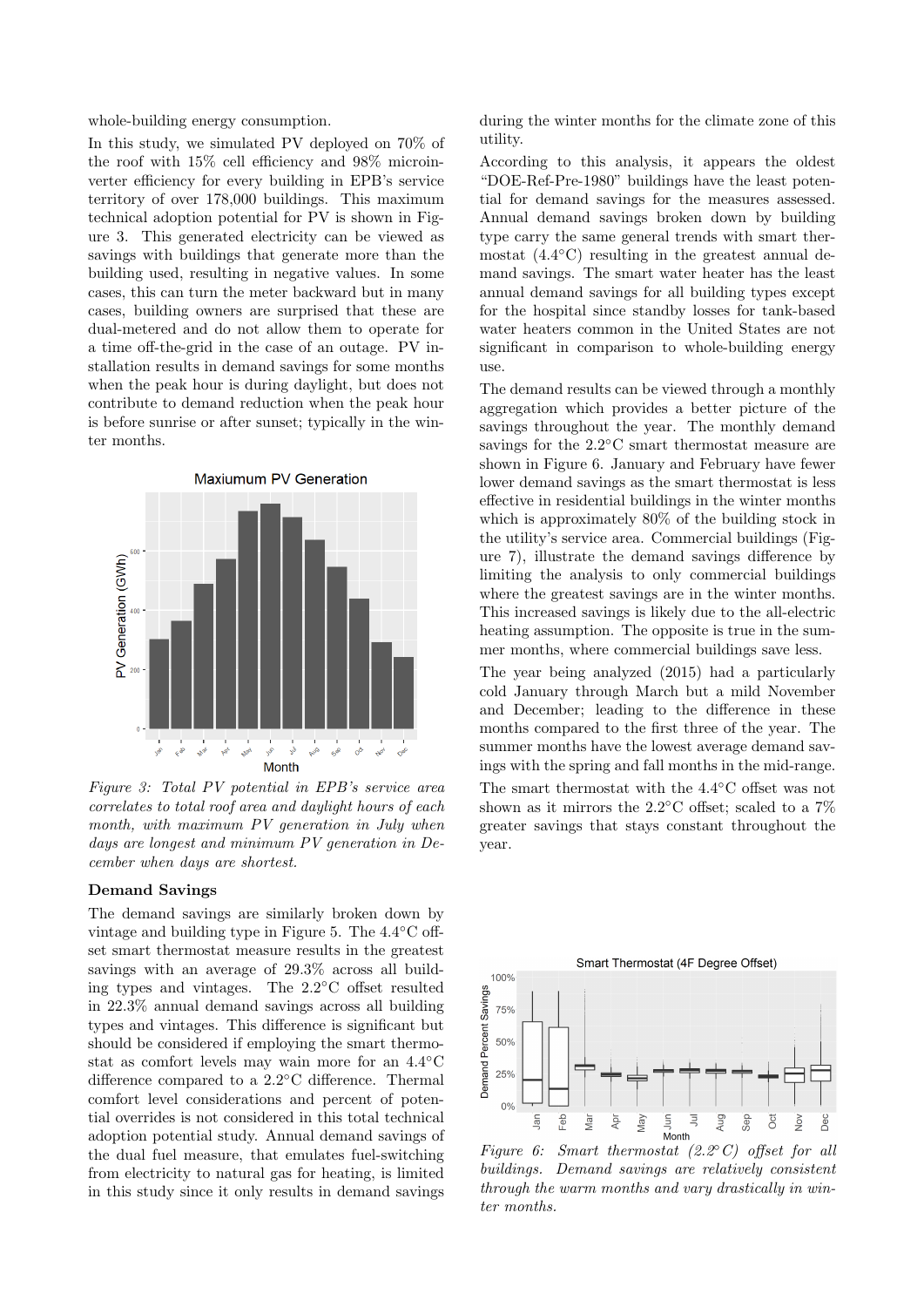

Figure 4: The smart thermostat 4.4℃ offset measure had the most simulated savings with the 2.2°C offset mirroring it at a lesser savings rate. Older vintages have lower average simulated demand savings compared to newer vintages.

<span id="page-6-0"></span>

Figure 5: Annual demand savings for dual-fuel HVAC are limited due to heating demand only in winter months for this climate zone. Warehouses, high-rise apartments, and residential buildings are the building types with the greatest average savings across all ECMs.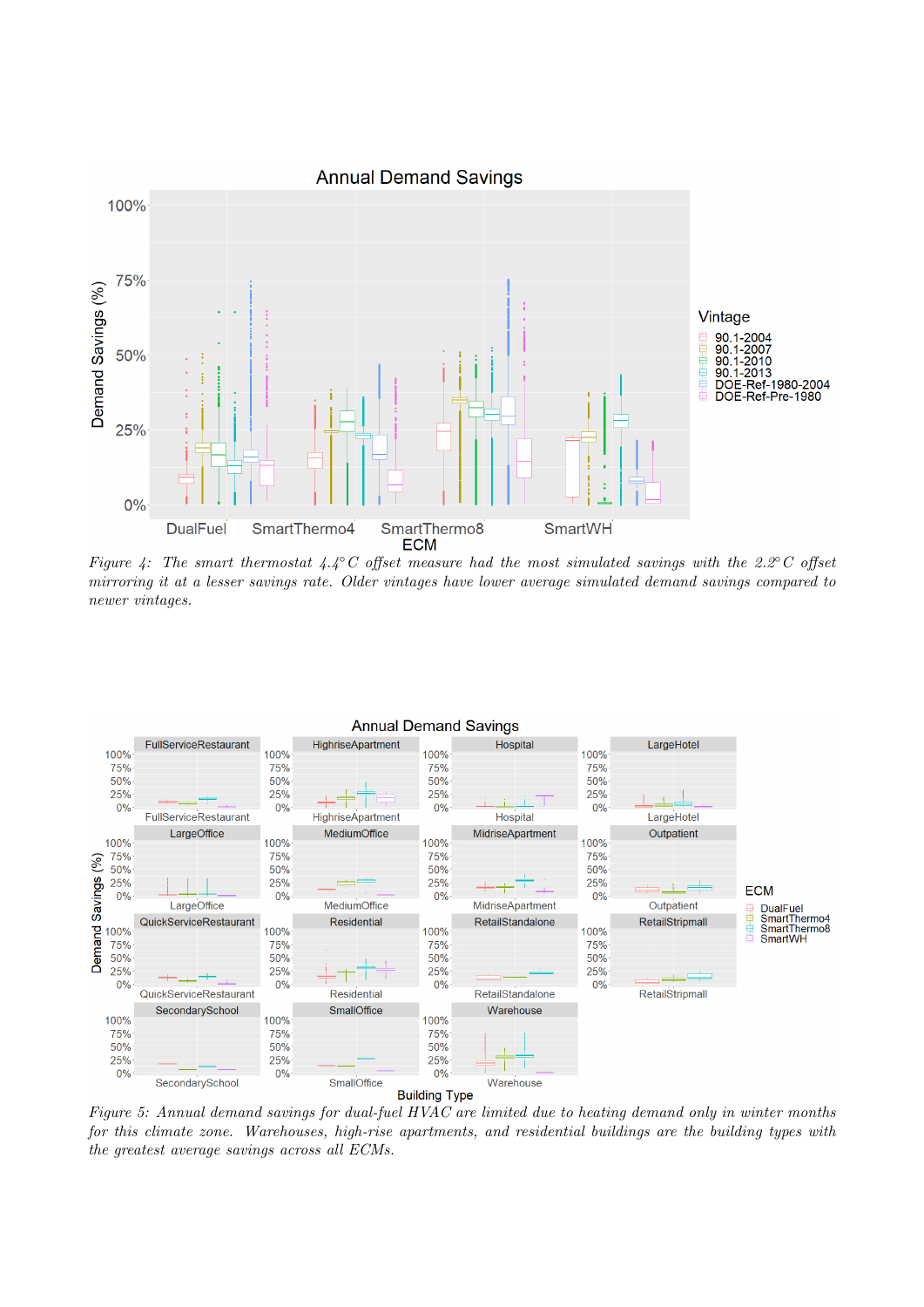<span id="page-7-0"></span>

mercial buildings shows different seasonal variability than the previous image dominated by residential performance. Demand management uses cases often benefit from enhanced segmentation provided by building-specific urban modeling.

Monthly demand savings for the dual fuel measure are summarized in Figure [8.](#page-7-1) Demand savings are significant in winter months as the electric HVAC heating is replaced by natural gas for the peak hour. The relative warmth in the final months of calendar year 2015 in the area is evidenced again as little demand savings were seen in the typically-cold November or December. Since this study was conducted in service to an electrical distributor, it should be noted that these are electricity savings, not total energy savings.

<span id="page-7-1"></span>

Figure 8: Dual fuel, fuel-switching, electrical demand savings for the entire service area are primarily limited to winter when the HVAC's heating coil is replaced with a natural gas furnace during the peak hour in the early hours of the winter months.

The monthly demand savings for the smart water heater measure are shown in Figure [9.](#page-7-2) The amount of demand mitigated for each month is correlated directly with the water temperature setpoint. Winter months have the most savings, with summer months having the least.

The smart water heater measure shows significant difference, as one might expect, among buildings in the EPB service territory and is pronounced for commercial buildings that typically require larger amounts of water. The smart water heater measure is shown monthly in [10.](#page-7-3) While there are notable savings when residential buildings are included, these savings are less for all months when limited to only commercial buildings.

<span id="page-7-2"></span>

buildings in the service area. The demand reduction correlates to the temperature at that time of the year.

<span id="page-7-3"></span>

Figure 10: Smart water heater demand savings for commercial buildings in the service area. Savings are relatively constant throughout the year for commercial buildings compared to all buildings.

#### Conclusion

For this study, over 178,000 OpenStudio and EnergyPlus models were generated, over 2 million annual simulations were performed on high performance computing results, and baseline models were empirically validated against 15-minute electrical consumption of each building. This study elucidates methods and showcases results for statistical distributions of potential energy and demand savings of 8 building technologies under a maximum technical adoption scenario.

Energy efficient building measures were implemented in each building include energy-efficient lighting, space-sealing, roof/attic insulation, improved HVAC efficiency, and rooftop photovoltaics. Lighting was notably impactful in traditionally-lit warehouses and retail stripmalls while maximum rooftop PV potential for the utility's service area was estimated at up to 750 GWh in a single month.

Annual demand savings, defined as the sum of energy use during the peak hour of each calendar month, were shown for four measures including two scenarios for smart thermostat building space pre-conditioning, fuel-switching HVAC, and smart water heaters. The smart thermostat with an 4.4◦C offset resulted in the greatest demand reduction. The 2.2◦C offset simulated an average of 7% lower annual demand offset but would likely result in fewer customer overrides than the liberal  $4.4°C$  approach. There was a sig-